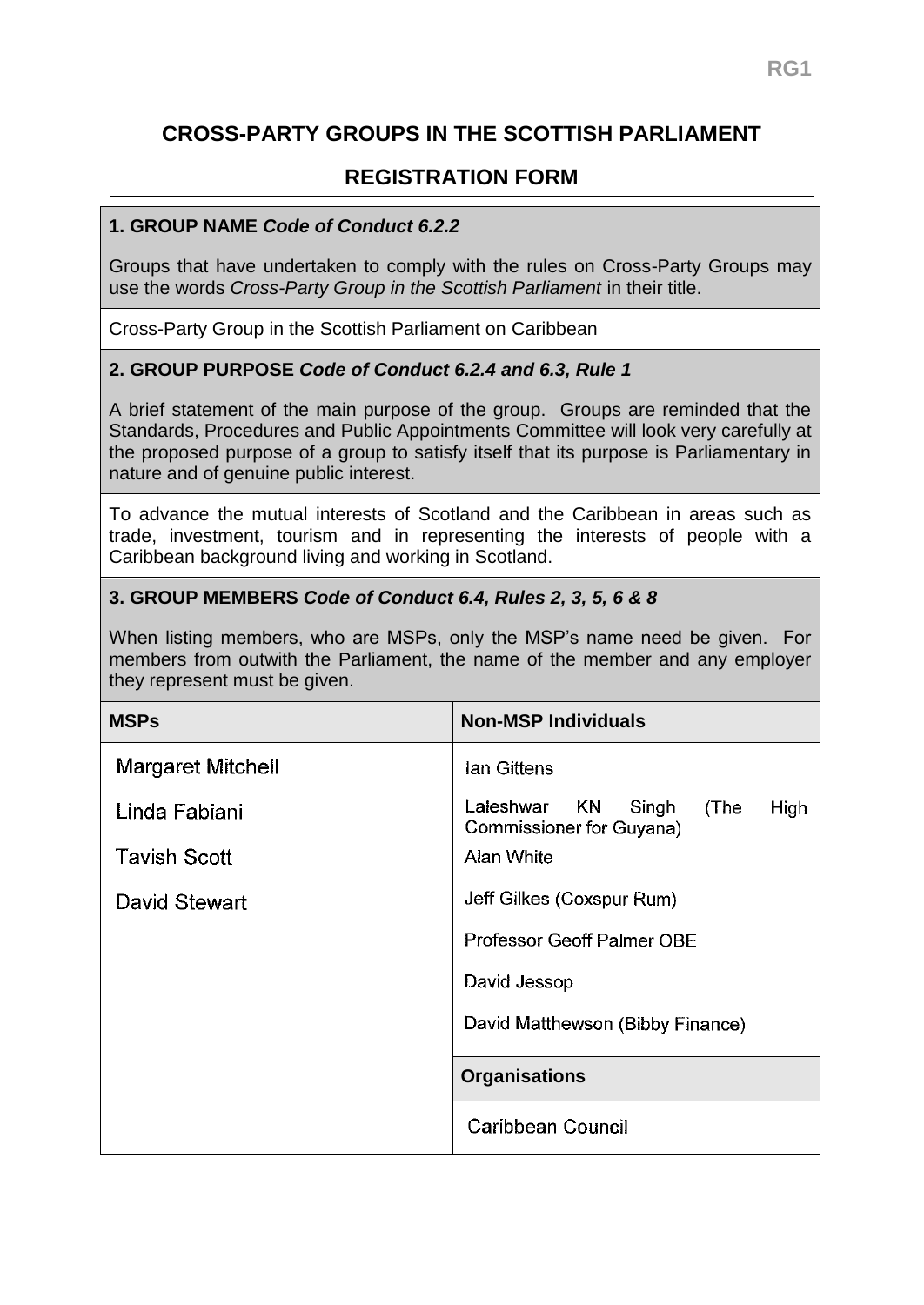## **4. GROUP OFFICERS** *Code of Conduct 6.4, Rule 4*

Please amend titles as necessary e.g. to indicate joint office holders, or preferred titles.

| <b>Convener</b>      | <b>Margaret Mitchell</b> |
|----------------------|--------------------------|
| <b>Vice-Convener</b> | Linda Fabiani            |
| <b>Secretary</b>     | lan Gittens              |
| <b>Treasurer</b>     |                          |

## **5. FINANCIAL OR OTHER BENEFITS RECEIVED** *Code of Conduct 6.3.1 & 6.3.6*

The group must register any financial or other material benefit received by the group from whatever source, where the value of the financial sum or benefit from any single source exceeds £500 in any one calendar year. This includes donations, sponsorship, subscriptions, hospitality, gifts, visits, provision of services or accommodation or staff assistance. The value of use of Parliamentary facilities need not be registered.

The details requiring to be registered include a brief description of the benefit, the approximate monetary value, the date on which it was received and the source from which it came. Where a consultancy organisation provides benefits, the client on whose behalf these are provided should be named.

| <b>Date</b>                     | <b>Amount</b> | <b>Description</b> |
|---------------------------------|---------------|--------------------|
|                                 |               |                    |
| .<br>$\sim$ $\sim$<br>.<br>---- |               |                    |

#### **6. GROUP SUBSCRIPTION** *Code of Conduct 6.4, Rule 9*

Where a group charges or proposes to charge a subscription, this must be reasonable and the same for all members. The amount of the subscription should be registered and the purposes for which it is intended to use the subscription.

**Amount per group member per year**

**7. GROUP STAFF AS PARLIAMENTARY PASS HOLDERS**

If a group makes use of staff issued with a Parliamentary pass, any paid activity undertaken by those staff where the employer benefits from the pass holder's access to the Parliament must be registered. There is no need to state the amount of remuneration. The requirement relates both to staff employed directly by the group and to staff employed by an outside organisation to provide assistance to the group.

| <b>Staff name</b>    |  |
|----------------------|--|
| <b>Title of post</b> |  |